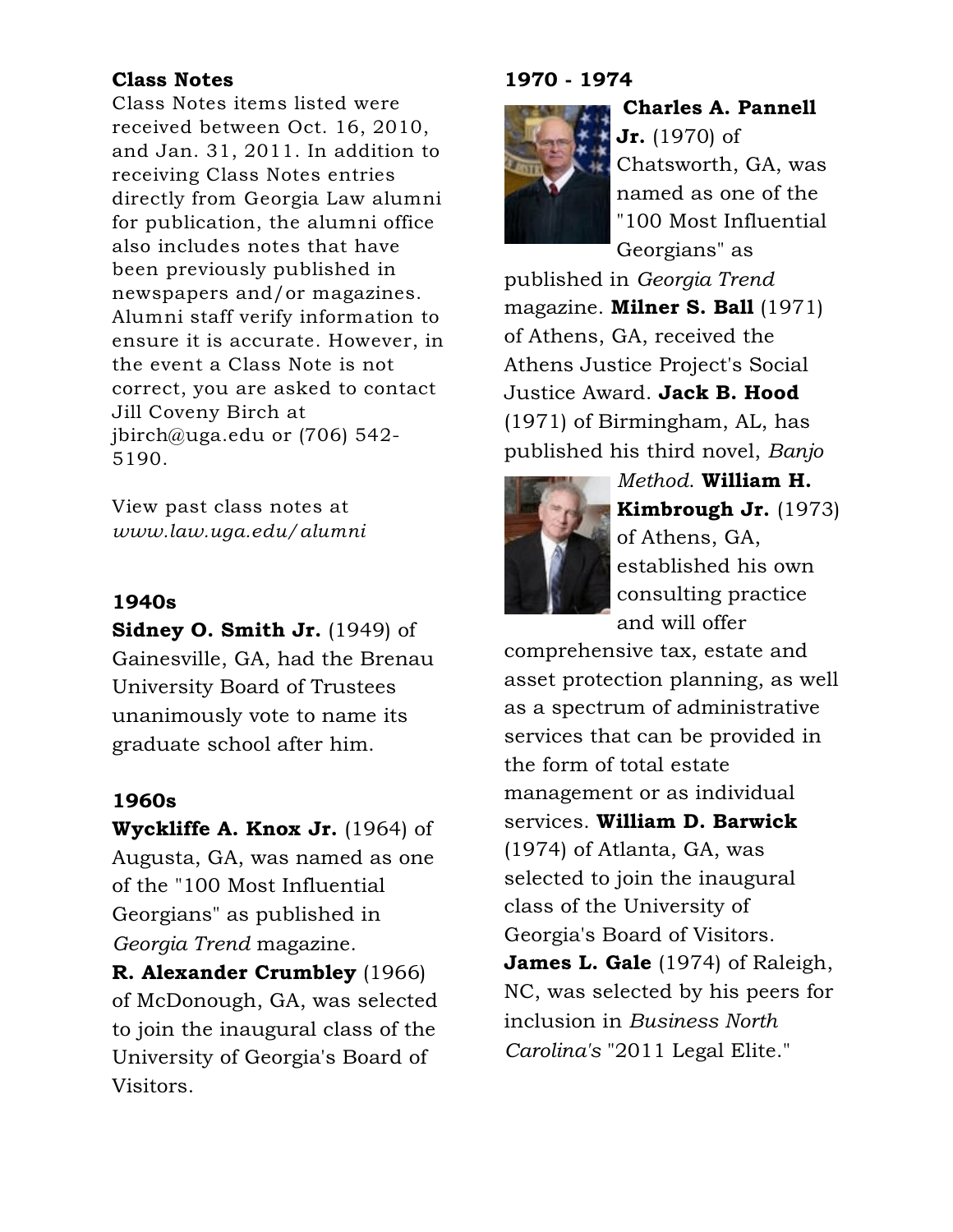# 1975 - 1979 Edward D. Tolley (1975) of Athens, GA, was named as one of "Georgia's Legal Elite" for criminal law as published in *Georgia Trend* magazine.



Robert N. Elkins (1976) of Athens, GA, joined the firm Kitchens New & Cleghorn. J. Stephen Schuster (1976) of

Marietta, GA, was appointed to the State Bar of Georgia's Finance Committee. Donna Gude Barwick (1977) of Atlanta, GA, was selected to join the inaugural class of the University of Georgia's Board of Visitors. Gerard M. Chapman (1978) of Greensboro, NC, celebrated with his wife Linda the birth of their grandson, Benjamin David Bertin, on Oct. 5, 2010. Thomas M. Cole (1978) of Gainesville, GA, was inducted into the Georgia Fellows of the American



College of Trial Lawyers. Paul A. Lafranchise (1978) of Bakersfield, CA, established his own law firm with a focus

on labor and employment law matters. Additionally, he celebrated the birth of his first grandchild, Elle Victoria Banister, on Nov. 3, 2010.



E. Thomas Branch Jr. (1979) of Decatur, GA, Reagan W. Dean

(1979) of Marietta, GA, and **David P. Hartin** (1979) of Marietta, GA, have celebrated the Christmas season together for



more than 25 years. Neil C. Gordon (1979) of Atlanta, GA, serves as president-elect of the National Association of

Bankruptcy Trustees. Frank L. **Wilson III** (1979) of Atlanta, GA, was selected to join the inaugural class of the University of Georgia's Board of Visitors.

# 1980 - 1984

Susan R. Boltacz (1980) of Atlanta, GA, was selected by the Internal Revenue Service as one of 10 new members of its Information Reporting Program Advisory Committee. Robert E. Flournoy III (1980) of Marietta, GA, has become the chief judge of Cobb County Superior Court. **David E. Ralston** (1980) of Blue Ridge, GA, was selected to join the inaugural class of the



University of Georgia's Board of Visitors. Harold E. Gill Jr. (1981) of Monroe, GA, joined the firm Taylor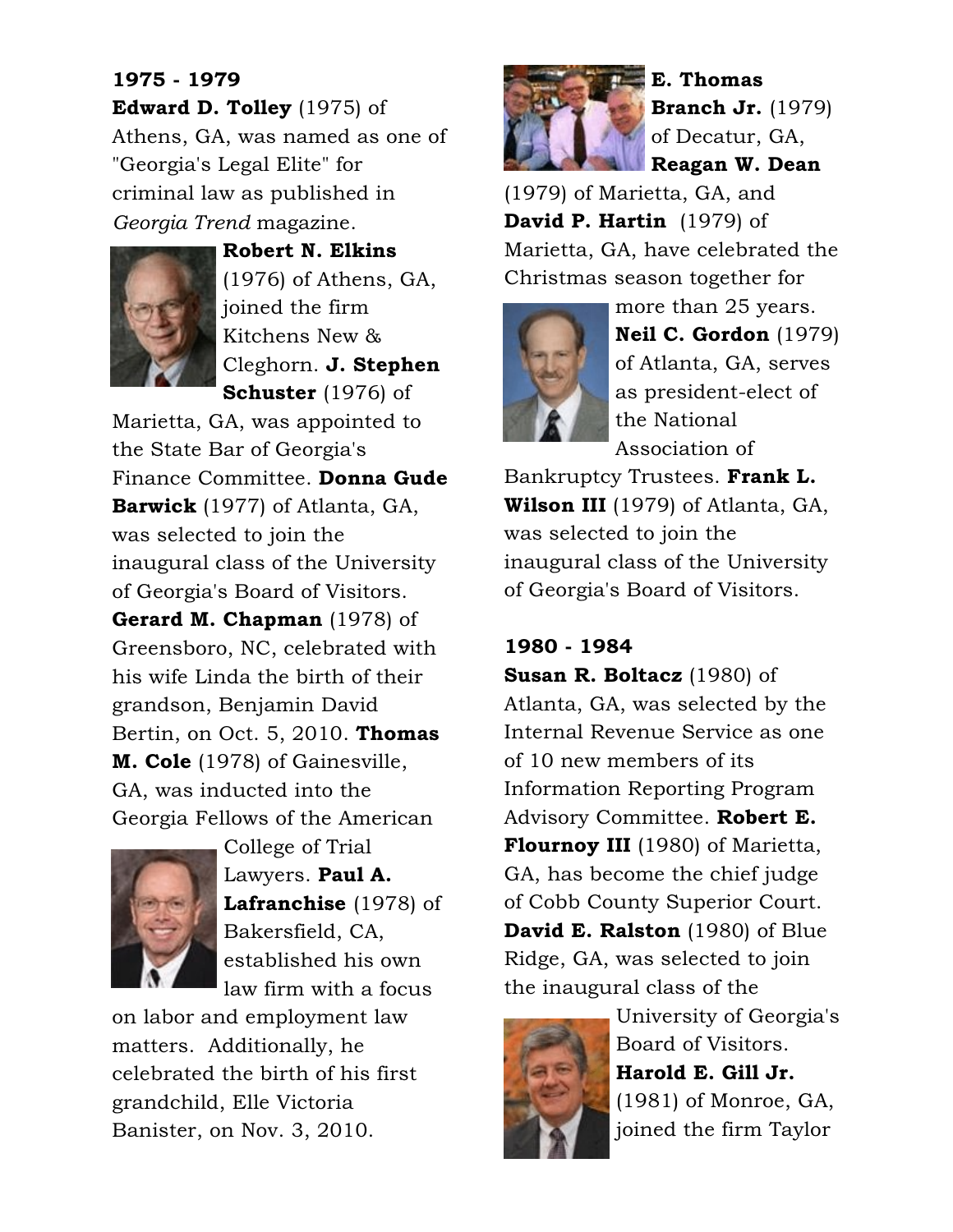English Duma as a partner. R. Matthew Martin (1981) of Snellville, GA, joined the firm McKenna Long & Aldridge. Jesse C. Stone (1981) of Waynesboro, GA, was elected to serve in the Georgia State Senate to represent the 23rd District. Mark F. Taylor (1982) of Atlanta, GA, was selected to join the inaugural class of the University of Georgia's Board of Visitors. John L. Watkins (1982) of Chamblee, GA, had an article that he co-authored with **Roy E.** Hadley Jr. (1988), "The Legal Issues Are Somewhat Cloudy in the Cloud: A Primer for Lawyers on Cloud Computing," posted to the State Bar of Georgia's Technology Law Section website.



Robert "Bobby" B. **Baker Jr.** (1983) of Atlanta, GA, joined the firm Freeman Mathis & Gary as a partner. J. Randolph

Evans (1983) of Atlanta, GA, was appointed by Gov. Nathan Deal to chair the Judicial Nominating Commission. Laurie A. Fowler (1983) of Athens, GA, received the Ogden Doremus Award for Excellence in Environmental Law, which recognizes the role that lawyers play in protecting Georgia's natural resources, from the nonprofit public interest legal



group GreenLaw. William A. Gillon (1983) of Germantown, TN, has become the CEO and president of Cotton

Board. James B. Matthews III (1983) of Athens, GA, was named a shareholder with the firm Blasingame, Burch, Garrard & Ashley. Terry C. Hughes (1984) of Fitzgerald, GA, was elected to the Superior Court of Georgia's Cordele Judicial Circuit. Valinda **Barrett Wolfert** (1984) of Dallas, TX, was selected for inclusion in *The Best Lawyers in America* in the area of finance for the 10th consecutive year.

#### 1985 - 1989

John J. Ellington (1985) of Soperton, GA, was elected the 25th chief judge of the Court of Appeals of Georgia. **Andrew M.** Beal (1986) of Atlanta, GA, established the firm Beal & Blitch. Sally Quillian Yates (1986) of Atlanta, GA, was named as one of the "100 Most Influential Georgians" as published in *Georgia Trend* magazine. Constance Patterson Haywood (1987) of Suwanee, GA, joined the firm DLA Piper as special counsel. Tina Shadix Roddenbery (1987) of Atlanta, GA, established the firm Holland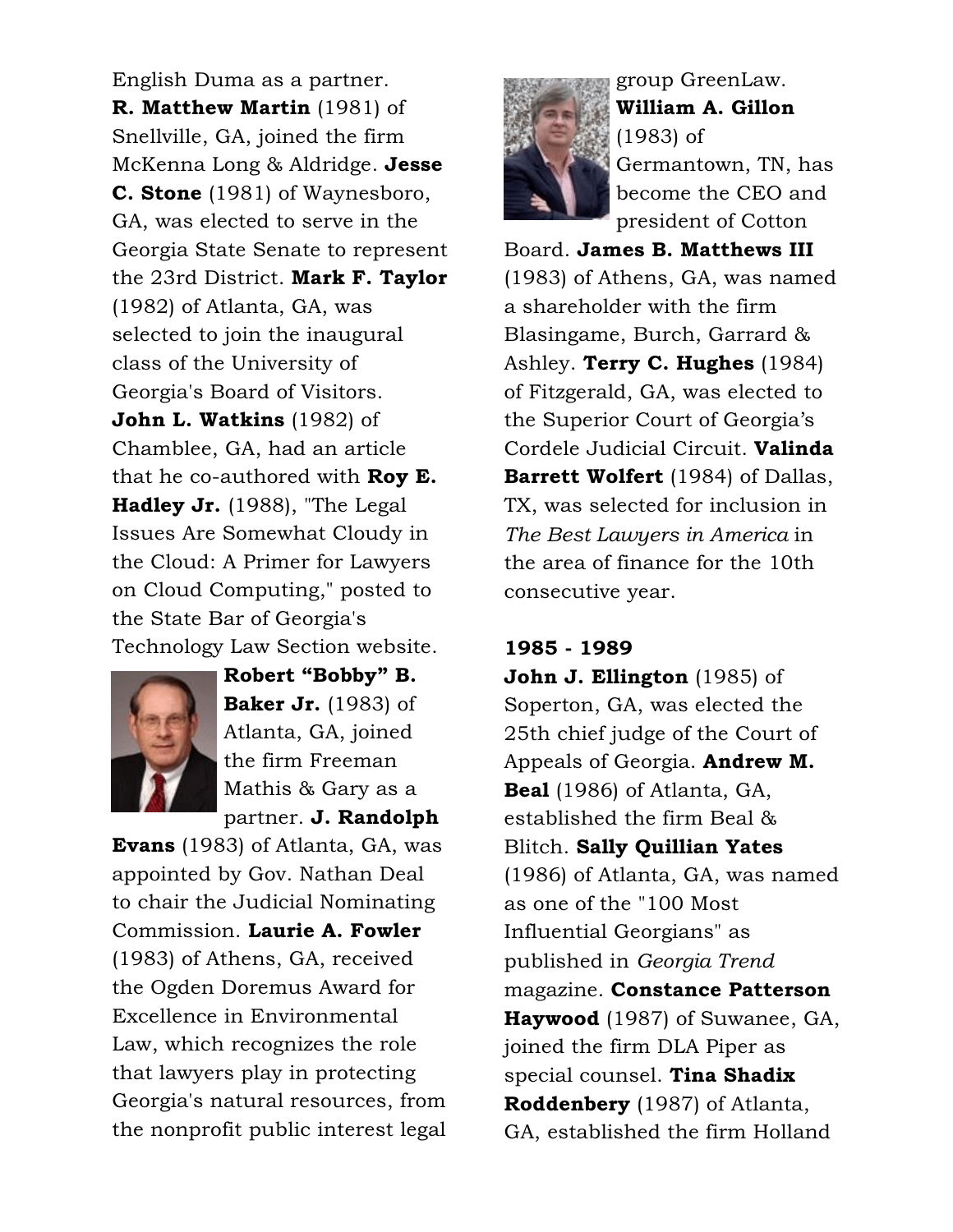Roddenbery. Roy E. Hadley Jr. (1988) of Atlanta, GA, had an article that he co-authored with John L. Watkins (1982), "The Legal Issues Are Somewhat Cloudy in the Cloud: A Primer for Lawyers on Cloud Computing," posted to the State Bar of Georgia's Technology Law Section website. Russell T. Abney (1989) of Sandy Springs, GA, was selected mass torts section lawyer of the year by his firm Beasley, Allen, Crow, Methvin, Portis & Miles. David A. Kelly (1989) of Washington, DC, was appointed deputy assistant general counsel of the National Labor Relations Board's Division of Operations-management of the Office of General Counsel. Michael A. Siegel (1989) of Atlanta, GA, has fulfilled his dream of owning his own business by buying the Ideal Aluminum Products Co. in Deland, FL.

#### 1990 - 1994



Murray J. Weed (1990) of Atlanta, GA, presented "E-Discovery, Public Records and Metadata" to the

Government and Public Sector Lawyers Division of the American Bar Association during its

Mid-Year Meeting in Atlanta. Kenneth B. Hodges III (1991) of Atlanta, GA, joined the firm Ashe, Rafuse & Hill as a partner. Additionally, he and his wife Melissa, along with big sister Margaret, celebrated the birth of John Bryant "Jack" during Sept. 2010. Michael C. Pruett (1991) of Athens, GA, was named as one of "Georgia's Legal Elite" for tax, trusts and estates as published in *Georgia Trend* magazine. Michael L. Jaconette (1992) of Battle Creek, MI, was elected judge of the Calhoun County Probate Court of Michigan. **Sheri Gates McGaughy** (1992) of Atlanta, GA, was selected to receive the Horizon Award, which recognizes a woman with a consistent record of professional success and job excellence, at the seventh annual Red Letter Awards by the Atlanta Chapter of Women in Cable Telecommunications. Kelly A. Lee (1993) of Atlanta, GA, was elected Superior Court judge for the Atlanta Judicial Circuit.



K. Lee Adams (1994) of Atlanta, GA, joined Atlanta's John Marshall Law School as an associate professor. She

teaches Civil Procedure and Constitutional Law.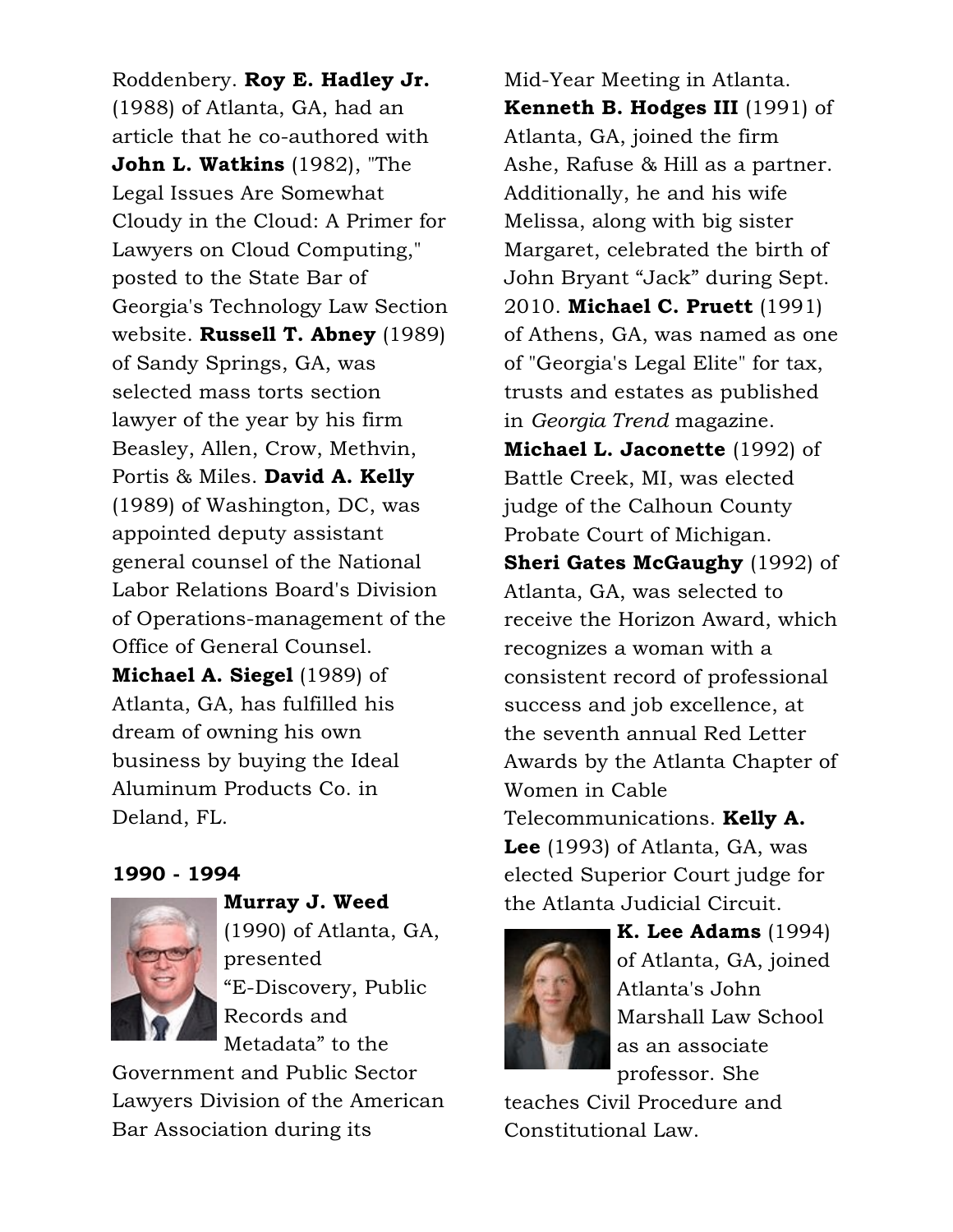Her published research covers several aspects of labor and employment law in the U.S. and Australia, although her principal focus is on sex discrimination and the work-family intersection.

#### Jennifer Greene Ammons

(1994) of Covington, GA, was named as one of "Georgia's Legal Elite" for government affairs as published in *Georgia Trend* magazine. Scott D. Cahalan (1994) of Atlanta, GA, joined the Georgia Institute of Technology as an adjunct professor and teaches courses in design and construction law. Barry A. Fleming (1994) of Harlem, GA, established the firm Fleming &



Nelson. James V. Painter (1994) of Augusta, GA, was selected for the third year in a row for inclusion in *The Best*

*Lawyers in America* in the field of medical malpractice law. Also, he was named co-chair of the medical malpractice subcommittee of the litigation section of the American Bar Association. Adrian L. Patrick (1994) of Snellville, GA, was featured in an article in *Columns*, the University of Georgia's faculty and staff newsletter. Kurt M. Rozelsky (1994) of Greenville, SC, was elected to the American Board of Trial Advocates.

### 1995 - 1999



(1995) of Germantown, TN, was elected chair of the Association of Corporate Counsel's

Employment and Labor Law Committee. Ceasar C. Mitchell II (1995) of Atlanta, GA, joined the firm DLA Piper as of counsel. Daniel B. Snipes (1995) of Statesboro, GA, was appointed to the State Bar of Georgia's Finance Committee. Stephanie **B. Tillman** (1995) of Thomasville, GA, was named vice president of compliance and assistant general counsel of Flowers Foods. James D. Blitch IV (1996) of Atlanta, GA, established the firm Beal & Blitch. Frank A. **Tillotson** (1996) of Woodbridge, VA, joined the D.C. office of BrownRudnick as director of government law and strategies.



L. Clinton Crosby Jr. (1997) of Smyrna, GA, celebrated with his wife Lisa the

birth of Samantha Ellis and Emma Claire on Oct. 6, 2010. W. Robert "Rob" Woodall III (1997) of Avondale Estates, GA, was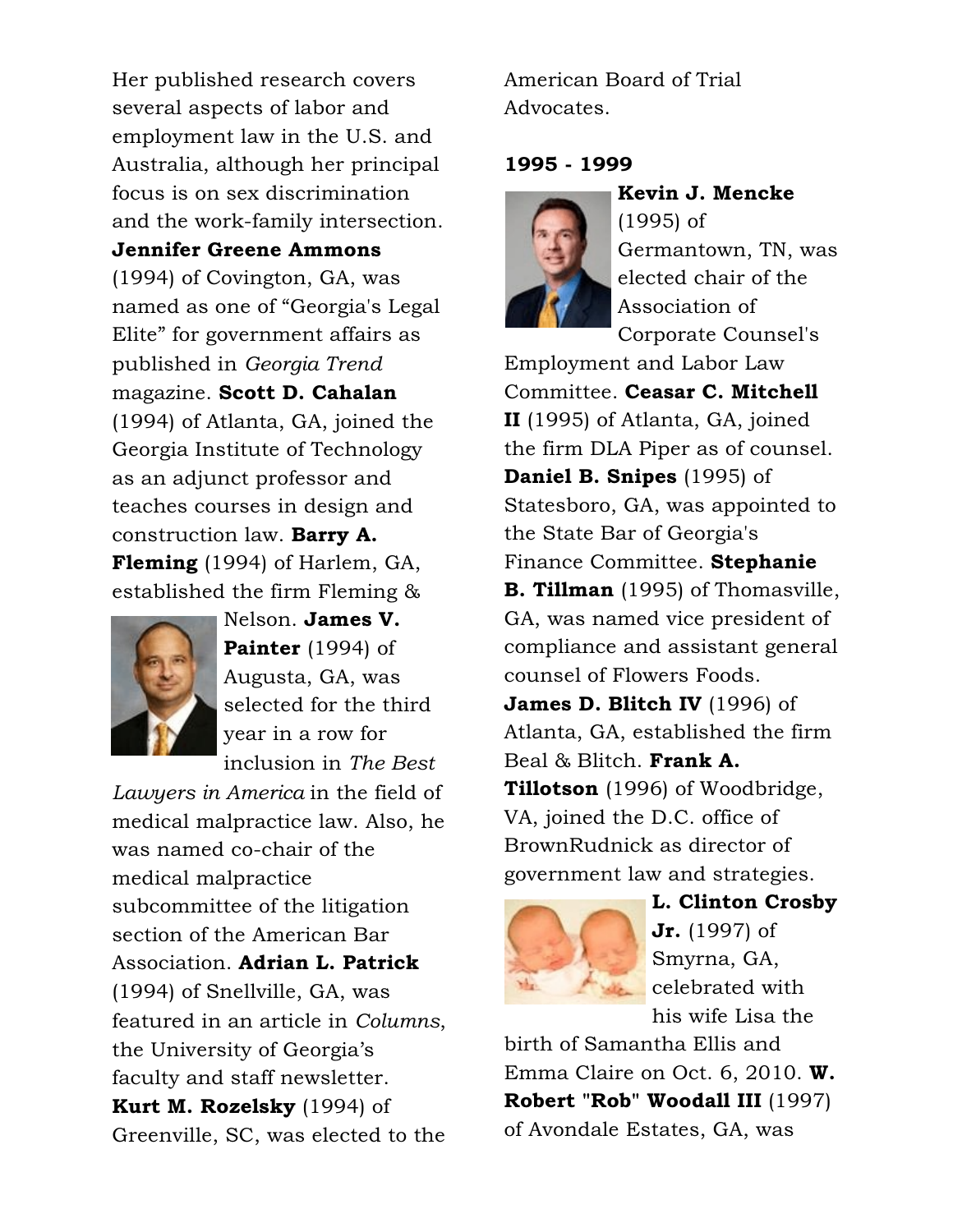elected to serve in the U.S. House of Representatives to represent Georgia's 7th Congressional District. Anthony **D. Lehman** (1998) of Alpharetta, GA, announced his marriage to Mary Elizabeth "Beth" Walker on Nov. 20, 2010. Paul J. Oeland IV (1998) of Decatur, GA, was named as one of "Georgia's Legal Elite" for family law as published in *Georgia Trend* magazine.



Ranse M. Partin (1998) of Atlanta, GA, established his own law firm. Robert J. Robinson (1998) of Smyrna, GA, joined

WorldPay Inc. Keith R. Blackwell (1999) of Smyrna, GA, was appointed to the Georgia Court of Appeals by Gov. Sonny Perdue. Christian A. Coomer (1999) of Cartersville, GA, was elected to serve in the Georgia House of Representatives to represent the 14th District.



Kimberly Elder **Holt** (1999) of Athens, GA, celebrated with her husband

Clarke and daughter Claire the birth of Caroline on Oct. 20,



2010. Amy Burton **Loggins** (1999) of Marietta, GA, received the Jonathan A.

Silber Outstanding Committee Member of the Year Award from the Association of Corporate Counsel for individual excellence, leadership and major contributions made by a member of an ACC committee. Additionally, she celebrated the birth of her third son, Joshua Glynn, on Nov. 22, 2010. Joshua D. Walker (1999) of Savannah, GA, relocated his practice to the office of Hunter & Lewis. **Ryan K. Walsh** (1999) of Atlanta, GA, has become president of the Atlanta Legal Aid



Society. Robin S. **Wharton** (1999) of Atlanta, GA, celebrated with her husband Eric and daughter Arabella the

birth of Josephine Virginia Kronberg on June 4, 2010. Additionally, she received her Ph.D. in English from the University of Georgia.

## 2000 - 2004

Sonja M. Cox  $(2000)$  of Carrollton, GA, was selected to be the Altamaha Riverkeeper.



James P. Daniel (2000) of Atlanta, GA, celebrated with his wife Cade A. Daniel (2001)

the birth of their daughter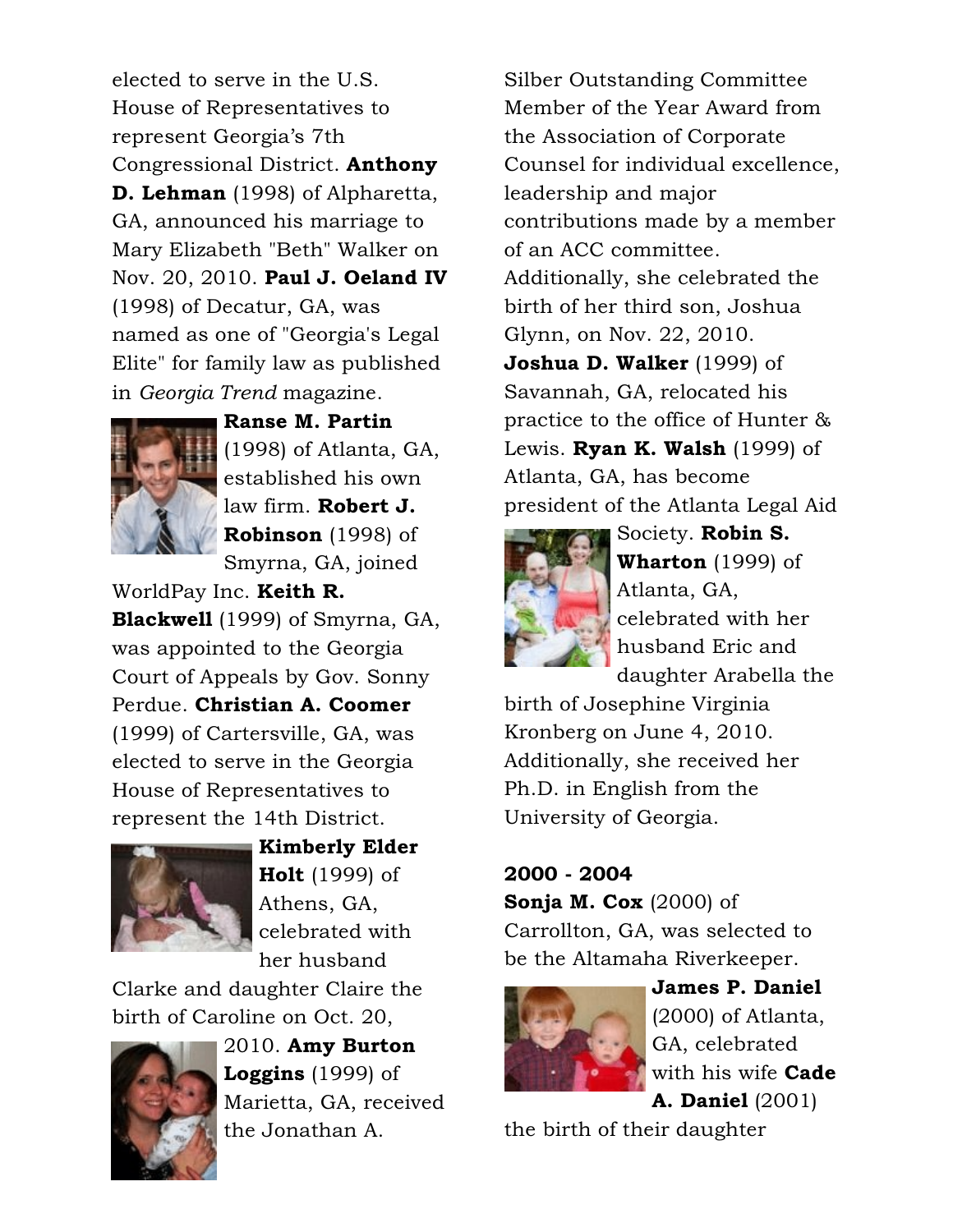Catherine McNeil on Aug. 11, 2010. Glianny Fagundo (2000) of Atlanta, GA, has become a partner with the firm Elarbee Thompson. **M. Holland Cox** Kirbo (2000) of Moultrie, GA, was named associate general counsel of Flowers Foods. Ian K. Leavy (2000) of Chattanooga, TN, has joined Volkswagen Group of America as corporate counsel human resources. Patrick N. Millsaps (2000) of Camilla, GA, was elected chairman of the Georgia State Ethics Commission. Jeffery O. Monroe (2000) of Macon, GA, was appointed to the State Bar of Georgia's Finance Committee. Suzanne Hatch Schultz (2000) of Marietta, GA, celebrated with her husband Alain the birth of their daughter Elise Susanna on Oct. 5, 2010. Neil L. Wilkinson (2000) of Atlanta, GA, had his book *Running on Full: The Story of Ruth & Ruby Crawford* published by Kennesaw State University Press. Charles J. Bethel (2001) of Dalton, GA, was elected to serve in the Georgia Senate to represent the 54th



District. Rebecca L. Crumrine (2001) of Atlanta, GA, was named a shareholder with the firm Davis Matthews & Quigley.



Cade A. Daniel (2001) of Atlanta, GA, celebrated with her husband

James P. Daniel (2000) the birth of their daughter Catherine McNeil on Aug. 11, 2010. **Christopher K. Greene** (2001) of Atlanta, GA, joined McGuireWoods as a partner. Cassandra H. McCauley (2001) of Milwaukee, WI, joined Johnson Controls as senior group counsel of building efficiency. Mary Paige Adams (2002) of Atlanta, GA, has become a partner with the firm Green & Sapp. Additionally, she was appointed by Gov. Nathan Deal to the Judicial Nominating Commission. Thomas H. Hawk III (2002) of Atlanta, GA, was elected a partner with the firm King & Spalding and will continue his practice focus on transactional law and regulatory matters for health industry clients. Edward A. Marshall (2002) of Mableton, GA, was elected a partner with the firm Arnall Golden Gregory and will continue to practice in the area of litigation. Keith A. Mauriello (2002) of Atlanta, GA, was elected a partner with the firm Arnall Golden Gregory and will continue to practice in the area of health care.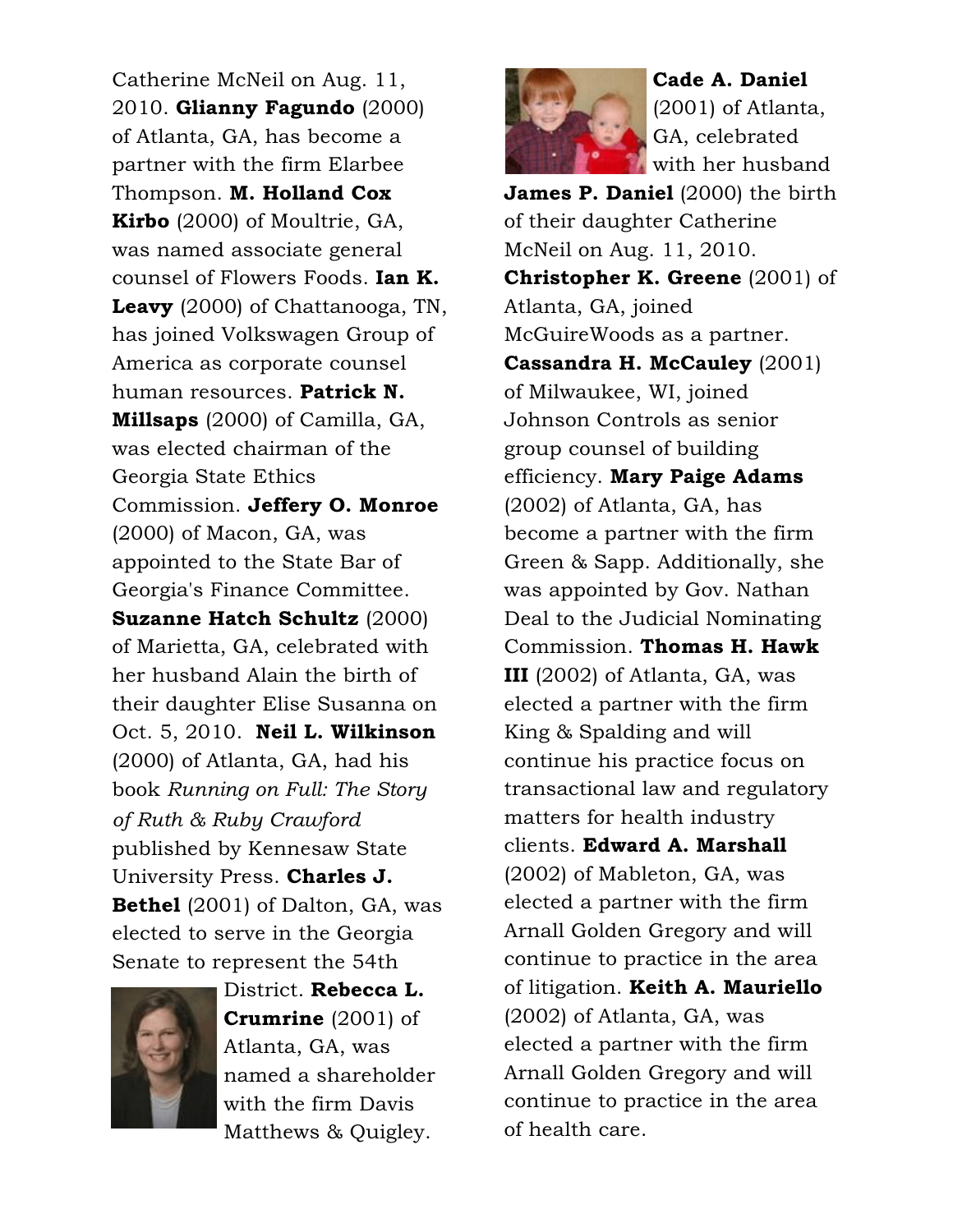Caroline R. Nichols (2002) of Jacksonville, FL, joined the Merrimac Capital Corporation.



Robert C. Stanley (2002) of Atlanta, GA, has become a partner with the firm Finnegan, Henderson, Farabow, Garrett &

Dunner and will continue to practice in both patent and



trademark law. Jason **S. Alloy** (2003) of Atlanta, GA, was elected a partner with the firm



RobbinsFreed. Josh B. Belinfante (2003) of Sandy Springs, GA, was named a partner with the firm RobbinsFreed and will

continue to practice in the area of commercial litigation as well as advising on governmental and health care law matters. Additionally, he was elected vice chairman of the Georgia State Ethics Commission. Amy Combs Bender (2003) of Atlanta, GA, announced her marriage to Robert Dominick Bender on May 8, 2010. Stacey Godfrey Evans (2003) of Smyrna, GA, was elected to serve in the Georgia House of Representatives to represent the 40th District.

**Kevin A. Woolf**  $(2003)$  of Avondale Estates, GA, has become a partner with the firm Seyfarth Shaw. Thomas F. Hollingsworth III (2004) of Athens, GA, has become a shareholder with the firm Blasingame Burch Garrard & Ashley. Francys Johnson (2004) of Statesboro, GA, established



his own law firm. Christopher J. **Latimer** (2004) of Columbus, MS, was named a shareholder with the firm Mitchell

McNutt & Sams. Brian K. Mathis (2004) of Powder Springs, GA, has become a partner with the firm Insley Race. Erica L. Morton (2004) of Kennesaw, GA, has become a partner with the firm Hicks, Casey & Foster where she has practiced insurance defense since 2004. Jennifer M. Nelson (2004) of Vancouver, WA, was selected to be the Small Acreage Outreach specialist for the West Multanomah and Tualatin Soil & Water Conservation Districts during completion of her M.S. in Environmental Science with the University of Illinois. Susannah Rogers Pedigo (2004) of Savannah, GA, was named a partner with the firm Inglesby Falligant.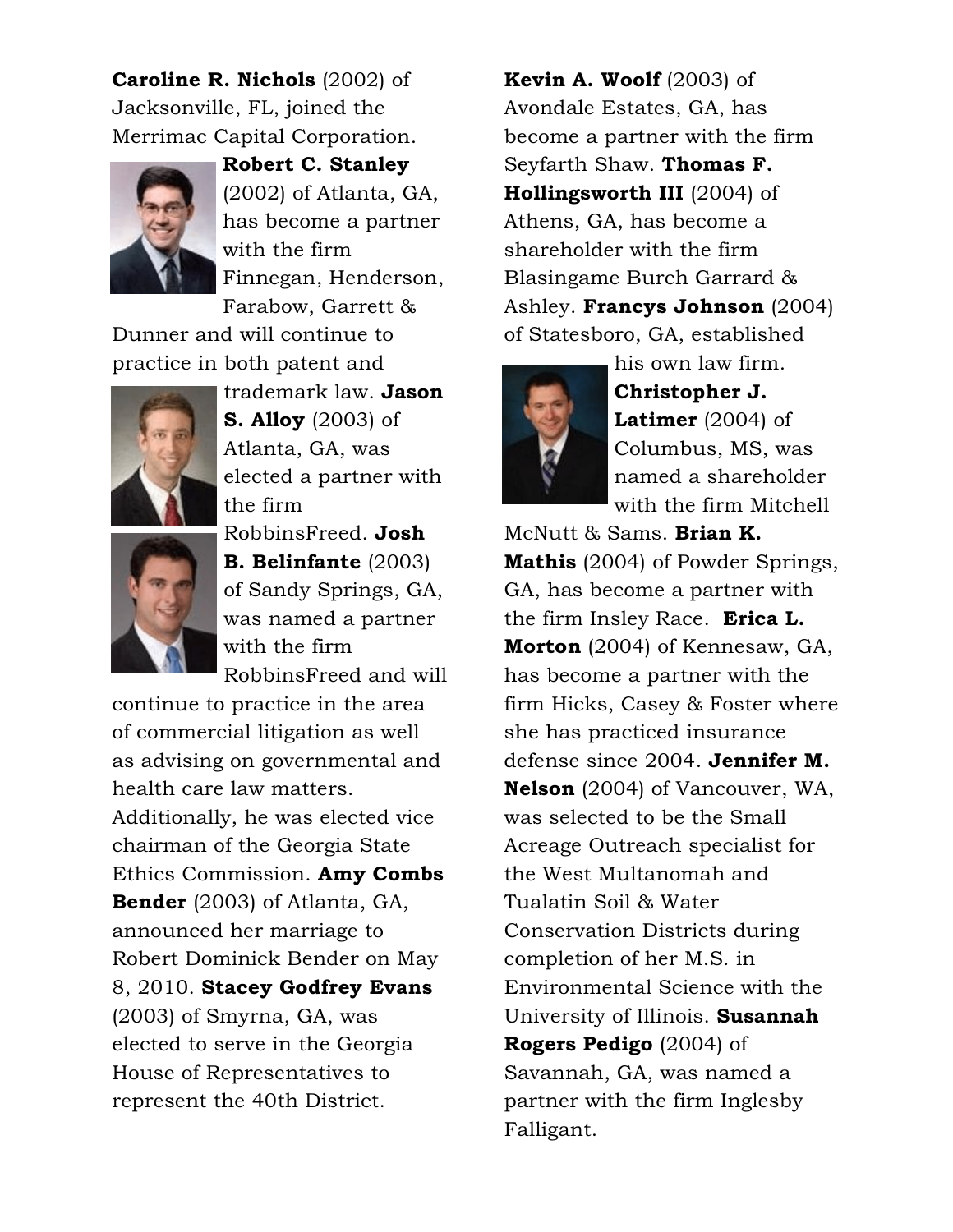Florian Stamm (2004) of Atlanta, GA, was named a partner with the firm Smith Gambrell & Russell. Aimee E. Stowe (2004) of Atlanta, GA, joined the DeKalb County Child Advocacy Center as a child advocate attorney.

#### 2005 - 2009

Keri F. Conley (2005) of Atlanta, GA, joined the Georgia Hospital Association as associate general counsel. Kira Y. Fonteneau (2005) of Birmingham, AL, was selected to be a member of Class 7 of the Alabama State Bar Leadership Forum. Charmel L. Gaulden (2005) of Gulfport, MS, was an integral part of forcing an agreement from the State of Mississippi to allocate \$132 million from existing Hurricane Katrina disaster assistance funds to meet unmet housing needs for low income victims in her position as executive director of the Gulf Coast Fair Housing Center. Kristie Edenfield Piasta (2005) of Atlanta, GA, has associated with the firm Morris Manning & Martin. Anna Lee Uniacke (2005) of Gulf Breeze, FL, joined the Office of Criminal Conflict & Civil Regional Counsel as an assistant regional counsel. C. Knox Withers (2005) of Marietta, GA, received the

Breaking the Cycle Award for exemplary contributions toward ending intimate partner violence by the Atlanta Volunteer Lawyers Foundation. C. Caleb Connor (2006) of Lagrange, GA, joined Mountville Mills Inc. as vice president of special projects and corporate counsel. Nicole Garsombke Ibbotson (2006) of Atlanta, GA, has associated with the firm Morris Manning &



Martin. Bianca N. Jaikaran (2006) of Alpharetta, GA, joined the U.S. Environmental Protection Agency as

assistant regional counsel. Additionally, she announced her marriage to Raven R. Larson on Jan. 1, 2011. **M. Elizabeth Simpson** (2006) of Atlanta, GA, announced her marriage to Mark Podojil on Oct. 23, 2010. Jordan A. Wolff (2006) of New York, NY, has joined the firm Bernstein



Litowitz. Dar'shun N. Kendrick (2007) of Decatur, GA, was elected to serve in the Georgia House of Representatives to represent the 94th District. Preston J. Meche II (2007) of New Orleans, LA, joined Tulane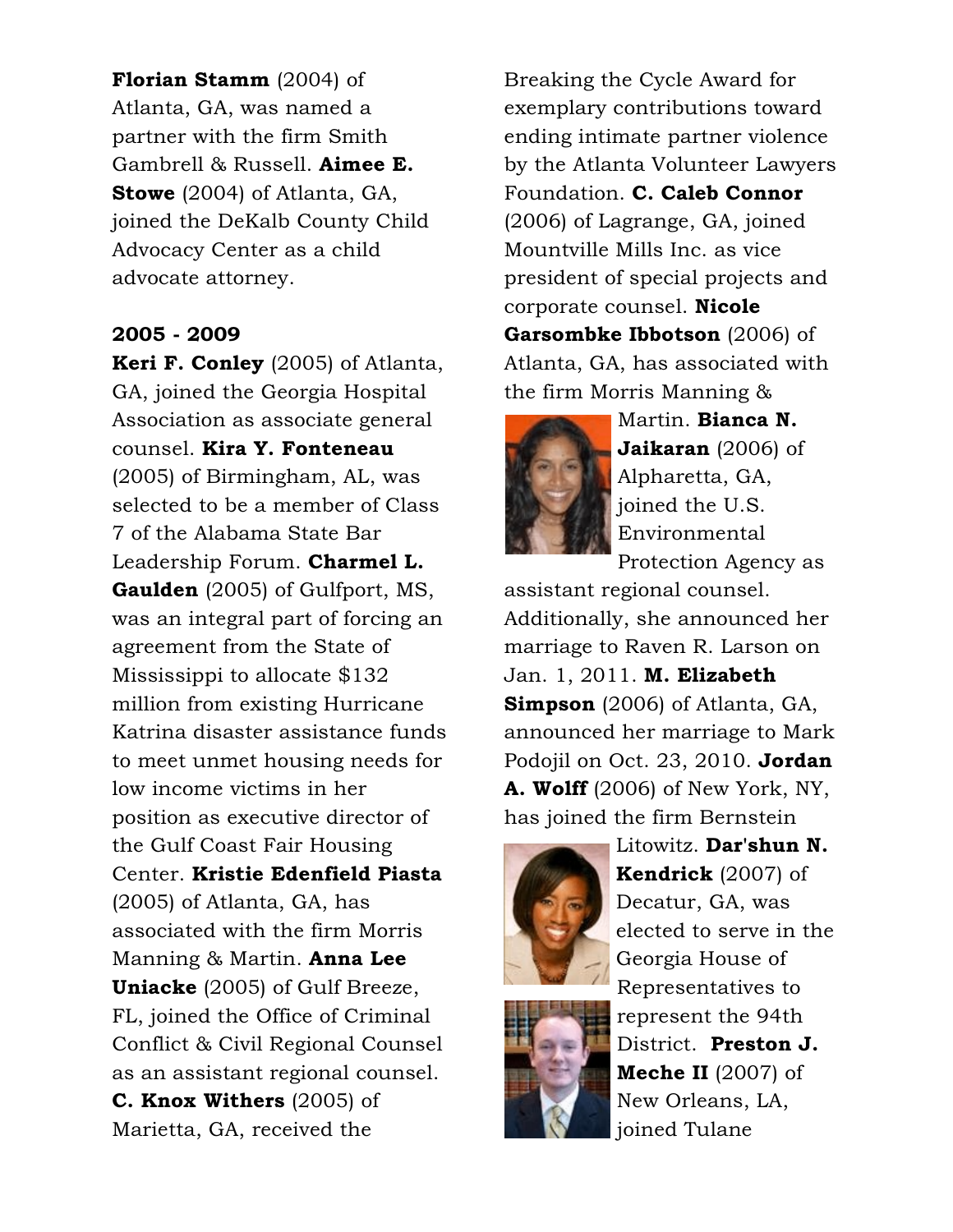University Law School as a career counselor focusing on environmental and public interest law. Rusi C. Patel (2007) of Dunwoody, GA, joined the Georgia Municipal Association as associate general counsel.



Lindsay W. Forlines (2008) of Avondale Estates, GA, co-developed Buncolator, an iPhone and iPad application

program that keeps score for the game of Bunco. The app is available online through the Apple App Store. Morgan Bedell Luddeke (2008) of Watkinsville, GA, has associated with the firm Cohen & Caproni. Adriana Hristova Mitchell (2008) of Smyrna, GA, has associated with the firm Morris Manning & Martin. Naveen

Ramachandrappa (2008) of Atlanta, GA, has associated with the firm Bondurant, Mixson & Elmore. **Gerum Yilma** (2008) of Lawrenceville, GA, has associated with the firm McGuire Woods. Muneer O. Awad (2009) of Oklahoma City, OK, joined the Oklahoma Chapter of the Council on American-Islamic Relations as executive director. Jeremy B. Cole (2009) of Athens, GA, joined the firm Wimberly, Lawson, Steckel,

Schneider & Stine. John W. Hackney (2009) of Atlanta, GA, has associated with the firm Chamberlain, Hrdlicka, White, Williams & Martin. **Brian C. Lea** (2009) of Atlanta, GA, was selected to serve as a judicial clerk for Justice Clarence Thomas of the U.S. Supreme Court for the 2011-12 term. Jennifer Grayson Lytle (2009) of Athens, GA, announced her marriage to Mark R. Lytle on Dec. 21, 2010.

### 2010

Samuel Justin Adams (2010) of Evans, GA, announced his marriage to Tammy Lynn Barfield on Sept. 25, 2010. Julie E. Adkins (2010) of Atlanta, GA, has associated with the firm Womble, Carlyle, Sandridge & Rice. Judson Bryant  $(2010)$  of Lilburn, GA, will complete a Master of Laws in taxation at Northwestern University in May 2011. He recently placed first in the American Bar Association's Section of Taxation's Tax Challenge held during the ABA's annual meeting. Benjamin W. Cheesbro (2010) of Mainz, Germany, has a one year assignment with the Johannes Gutenberg University as the university's common law lecturer in the areas of legal English and